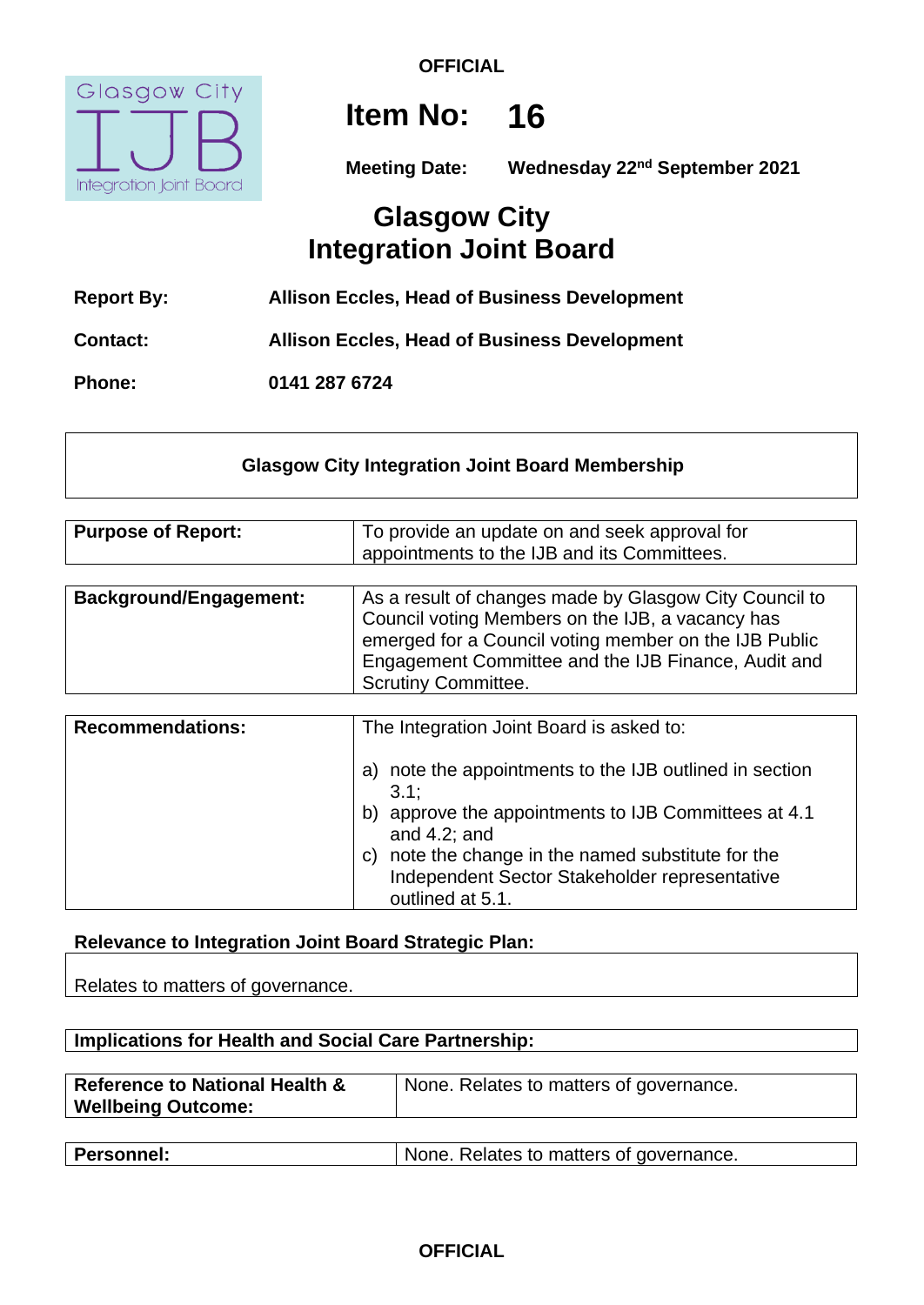|                                                          | <b>OFFICIAL</b>                                                                                              |
|----------------------------------------------------------|--------------------------------------------------------------------------------------------------------------|
| Carers:                                                  | The IJB is required to include a carer amongst its                                                           |
|                                                          | membership.                                                                                                  |
|                                                          |                                                                                                              |
| <b>Provider Organisations:</b>                           | The paper refers to arrangements in relation to the<br>representative on the IJB for the Independent sector. |
|                                                          |                                                                                                              |
| <b>Equalities:</b>                                       | The IJB Public Engagement Committee includes an                                                              |
|                                                          | Equalities Advisor representative as a Non-Voting                                                            |
|                                                          | Member.                                                                                                      |
|                                                          | None.                                                                                                        |
| <b>Fairer Scotland Compliance:</b>                       |                                                                                                              |
| <b>Financial:</b>                                        | None.                                                                                                        |
|                                                          |                                                                                                              |
| Legal:                                                   | Membership of the IJB is required to meet the                                                                |
|                                                          | requirements defined by the legislation.                                                                     |
| <b>Economic Impact:</b>                                  | None.                                                                                                        |
|                                                          |                                                                                                              |
| <b>Sustainability:</b>                                   | None.                                                                                                        |
|                                                          |                                                                                                              |
| <b>Sustainable Procurement and</b><br><b>Article 19:</b> | None.                                                                                                        |
|                                                          |                                                                                                              |
| <b>Risk Implications:</b>                                | Failure to ensure appropriate Member representation                                                          |
|                                                          | on the IJB would place the IJB in breach of its                                                              |
|                                                          | statutory duties and Standing Orders and risk the IJB                                                        |
|                                                          | not being able to conduct its business.                                                                      |
| <b>Implications for Glasgow City</b>                     | None.                                                                                                        |
| <b>Council:</b>                                          |                                                                                                              |
| <b>Implications for NHS Greater</b>                      | None.                                                                                                        |
| <b>Glasgow &amp; Clyde:</b>                              |                                                                                                              |
|                                                          |                                                                                                              |
| Direction Required to Council, Health Board or Both      |                                                                                                              |
| <b>Direction to:</b>                                     |                                                                                                              |
| 1. No Direction Required                                 | ⊠                                                                                                            |
| 2. Glasgow City Council                                  |                                                                                                              |
| 3. NHS Greater Glasgow & Clyde                           |                                                                                                              |
| 4. Glasgow City Council and NHS Greater Glasgow & Clyde  |                                                                                                              |

## **1. Purpose**

1.1 To provide an update and seek approval for appointments to the IJB and its Committees.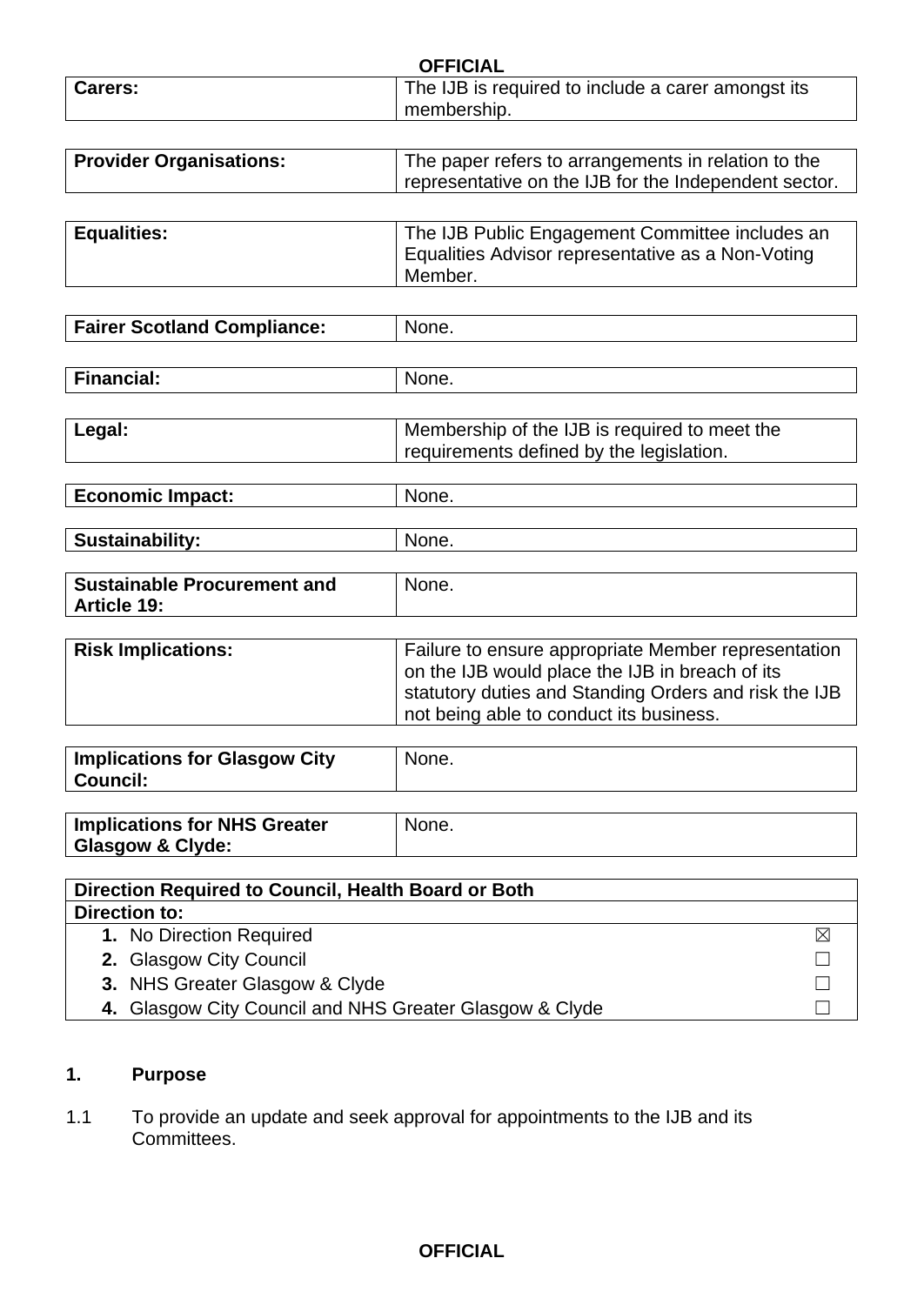### **OFFICIAL**

#### **2. Background**

- 2.1 The Council meeting on 29 October 2020 agreed changes to the membership of Glasgow City IJB that created a vacancy for a Council Voting Member on the IJB Finance, Audit and Scrutiny Committee.
- 2.2 In addition, the Council meeting of 13 May 2021 agreed changes to the membership of Glasgow City IJB that created a vacancy for a Council voting member on the IJB Public Engagement Committee.
- 2.3 The substitute for the IJB Stakeholder Member representing the Independent Sector has changed.
- 2.4 The IJB Stakeholder Members representing users of Health Services, users of Social Care Services, and the Independent and Third Sectors will reach the end of their current terms in February 2022.

#### **3. Changes to IJB Membership for Noting**

3.1 Council Voting Members

Following changes agreed at the Council Meeting of 13 May 2021, Bailie Anne McTaggart replaced Councillor Elspeth Kerr as a Council Voting Member.

#### **4. Changes to Committee Membership for Approval**

4.1 IJB Finance, Audit and Scrutiny Committee

Bailie Anne McTaggart will join the IJB Finance, Audit and Scrutiny Committee, replacing Councillor Archie Graham. This vacancy arose as a result of Councillor Graham being replaced on the IJB by Councillor Maggie McTernan following the Council meeting on 29 October 2020.

#### 4.2 IJB Public Engagement Committee

Bailie Anne McTaggart will join the IJB Public Engagement Committee, replacing Councillor Elspeth Kerr.

#### **5. Stakeholder Members and Substitutes**

- 5.1 The named substitute for the IJB Stakeholder Member representative for the Independent Sector has stepped down. Peter Millar's substitute on the IJB will now be David Reilly.
- 5.2 The term of IJB Stakeholder Member representatives for users of Health Services, users of Social Care Services, and the Independent and Third Sectors expires in February 2022. Processes for seeking and considering (re)nominations to these roles will be reviewed by Officers within the HSCP and, if required, options will be presented to the IJB in due course for consideration and approval.

#### **OFFICIAL**